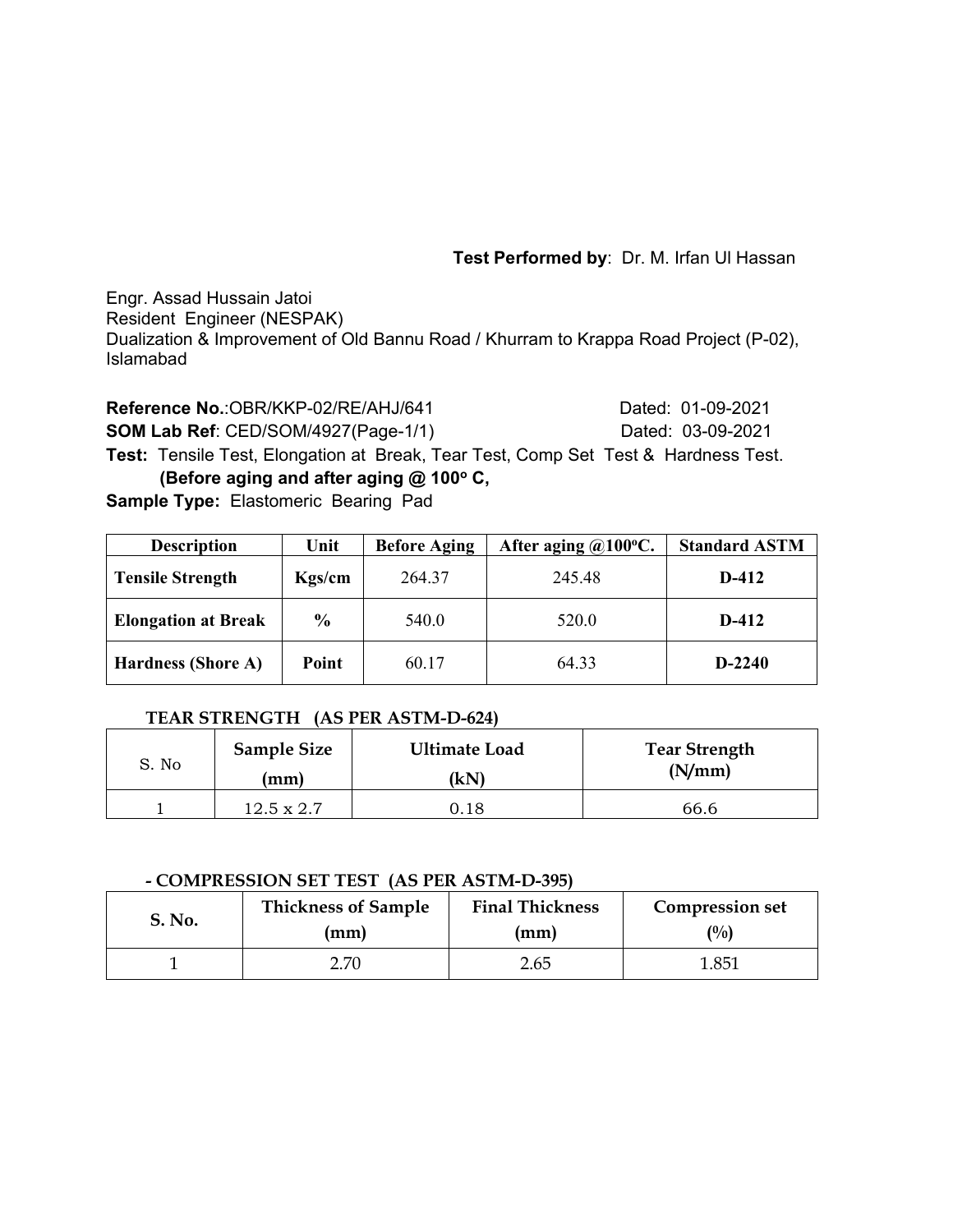**Test Performed by**: Dr. M. Irfan Ul Hassan

Javid Hussain Resident Enginee, NESPAK (Pvt) ltd. Islamabad M/s KNK-JV

**Reference No.:4035/103/JH/310** Dated: 01-09-2021 **SOM Lab Ref**: CED/SOM/4928(Page-1/2) Dated: 03-09-2021 **Test:** Tensile Test, Elongation at Break, Tear Test, Comp Set Test & Hardness Test. **Sample Type:** Elastomeric Expansion Joint ( Brand "Longman")

## **TENSILE STRENGTH AND ELONGATION TEST. (AS PER ASTM-D-412)**

| S. No | <b>Sample Size</b>     | <b>Ultimate Load</b> | <b>Tensile Strength</b> | Elongation at      |
|-------|------------------------|----------------------|-------------------------|--------------------|
|       | $\mathbf{m}\mathbf{m}$ | (kN)                 | (Mpa)                   | $\text{Break}(\%)$ |
|       | $6.0 \times 3.0$       | 0.32                 | 17.78                   | 490.0              |

### **TEAR STRENGTH (AS PER ASTM-D-624)**

| S. No | <b>Sample Size</b> | <b>Ultimate Load</b> | <b>Tear Strength</b> |  |  |  |
|-------|--------------------|----------------------|----------------------|--|--|--|
|       | (mm)               | (kN)                 | (N/mm)               |  |  |  |
|       | $12.5 \times 3.0$  | ገ 17                 | 56.6                 |  |  |  |

### **- COMPRESSION SET TEST (AS PER ASTM-D-395)**

| S. No. | <b>Thickness of Sample</b> | <b>Final Thickness</b> | <b>Compression set</b> |
|--------|----------------------------|------------------------|------------------------|
|        | (mm)                       | (mm)                   | (0/0)                  |
|        | 3.00                       | 2.95                   | 1.666                  |

### **- HARDNESS TEST (AS PER ASTM-D-2240 )**

| S. No | <b>Sample Type</b>     | Hardness (Shore A) |
|-------|------------------------|--------------------|
|       | <b>Expansion Joint</b> | 50.16              |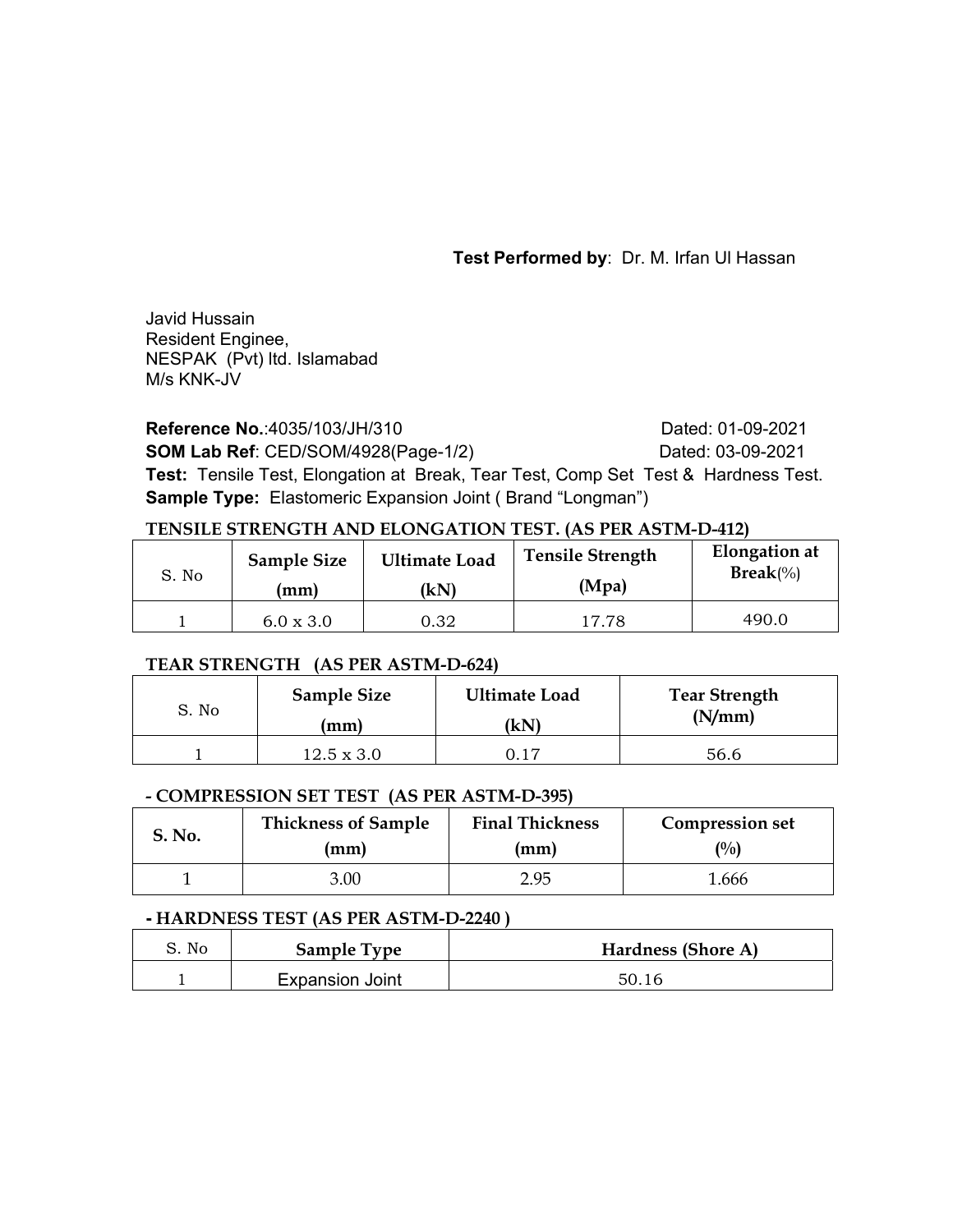Lahore Trade Tect International (pvt) L

**Client Reference: Nil** 

**Dated:** 03-09-2021

**Gauge Length: Test:**

**Sample Type:**

8 inch **Sample Type:** Deformed Bar(Mughal Steel Steel) **Dated:** 03-09-2021 Tension Test & Bend Test **Test Specification:** ASTM-A-615

**SOM Lab Ref: 4922(Page-1/1)** 

|                          |                      |                         |                |                |                |                |                                  |                                |                                                                                     | Ult. Stress                    |                                 |                          |                          |                          |         |
|--------------------------|----------------------|-------------------------|----------------|----------------|----------------|----------------|----------------------------------|--------------------------------|-------------------------------------------------------------------------------------|--------------------------------|---------------------------------|--------------------------|--------------------------|--------------------------|---------|
|                          |                      | Dia.                    |                |                | Area           | Yield          | Ultimate                         |                                | <b>Yield Stress</b>                                                                 |                                |                                 |                          |                          |                          |         |
| S.No.                    | Weight               | Nominal                 | Calculated     | Nominal        | Calculated     | Load           | Load                             | (according to<br>nominal area) | measured area)<br>(according to                                                     | (according to<br>nominal area) | measured area)<br>(according to | Elongation               | Gauge Length             | Elongation<br>%age l     | Remarks |
|                          | Ib/ft                | $\#$                    | in             | $in^2$         | $in^2$         | Tons           | Tons                             | psi                            | psi                                                                                 | psi                            | psi                             | in                       | in                       | $\frac{0}{0}$            |         |
| 1                        | 1.485                | 6                       | 0.745          | 0.44           | 0.436          | 18.14          | 23.19                            | 90950                          | 91780                                                                               | 116240                         | 117310                          | 1.10                     | 8.0                      | 13.8                     |         |
| $\overline{c}$           | 0.614                | $\overline{\mathbf{4}}$ | 0.479          |                | $0.20$ 0.180   | 6.37           | 8.05                             | 70260                          | 78060                                                                               | 88800                          | 98670                           | 1.20                     | 8.0                      | 15.0                     |         |
| $\overline{\phantom{a}}$ |                      | $\overline{a}$          | ÷              | $\overline{a}$ |                | $\overline{a}$ | $\overline{a}$                   | $\blacksquare$                 |                                                                                     | $\overline{a}$                 | L,                              | $\overline{\phantom{0}}$ | $\overline{a}$           | $\blacksquare$           |         |
| $\blacksquare$           |                      |                         |                |                | Ē,             | $\overline{a}$ | $\overline{a}$                   | $\overline{a}$                 |                                                                                     | $\overline{\phantom{0}}$       | ÷,                              | -                        | $\overline{\phantom{0}}$ | $\overline{\phantom{a}}$ |         |
| $\overline{\phantom{a}}$ |                      |                         |                | $\blacksquare$ | Ē,             | $\overline{a}$ |                                  | $\blacksquare$                 |                                                                                     | $\blacksquare$                 | ÷                               | $\overline{a}$           | $\overline{\phantom{a}}$ | $\blacksquare$           |         |
| $\overline{\phantom{a}}$ |                      |                         |                | $\blacksquare$ | $\blacksquare$ | $\overline{a}$ |                                  | $\blacksquare$                 | ÷                                                                                   | $\blacksquare$                 | ÷                               | $\overline{a}$           | $\blacksquare$           | $\blacksquare$           |         |
| $\blacksquare$           |                      |                         | ÷              | $\overline{a}$ | $\blacksquare$ | $\overline{a}$ |                                  | $\blacksquare$                 | ٠                                                                                   | $\overline{a}$                 | L,                              | $\overline{a}$           | $\blacksquare$           | $\blacksquare$           |         |
| $\overline{a}$           |                      | $\blacksquare$          | $\overline{a}$ | $\blacksquare$ | $\blacksquare$ | $\overline{a}$ | $\overline{a}$                   | $\blacksquare$                 | ٠                                                                                   | -                              | ÷                               | -                        | $\overline{\phantom{a}}$ | $\blacksquare$           |         |
| $\overline{a}$           |                      | $\overline{a}$          | ÷              |                |                |                | $\blacksquare$                   | $\overline{a}$                 |                                                                                     | -                              |                                 | -                        | $\overline{a}$           | $\blacksquare$           |         |
|                          |                      |                         | L,             |                |                |                |                                  | $\overline{a}$                 |                                                                                     | $\overline{\phantom{0}}$       |                                 | $\overline{a}$           | Ĭ.                       | $\blacksquare$           |         |
|                          | <b>Witnessed By:</b> |                         |                |                |                |                | Zohaib Ali, Sub Engineer, NESPAK |                                |                                                                                     |                                |                                 |                          |                          |                          |         |
|                          | <b>BEND TEST:</b>    |                         |                |                |                |                |                                  |                                |                                                                                     |                                |                                 |                          |                          |                          |         |
|                          | #6                   |                         |                |                |                |                |                                  |                                | Sample bend through 180 degrees Satisfactorily without any crack                    |                                | Note:-                          |                          |                          |                          |         |
|                          | #4                   |                         |                |                |                |                |                                  |                                | Sample bend through 180 degrees Satisfactorily without any crack                    |                                |                                 |                          |                          |                          |         |
|                          |                      |                         |                |                |                |                |                                  |                                |                                                                                     |                                |                                 | <b>Only Four Samples</b> |                          |                          |         |
|                          |                      |                         |                |                |                |                |                                  |                                |                                                                                     |                                | <b>Received and Tested</b>      |                          |                          |                          |         |
|                          |                      |                         |                |                |                |                |                                  |                                |                                                                                     |                                |                                 |                          |                          |                          |         |
|                          |                      |                         |                |                |                |                |                                  |                                | Note: Please always confirm the results of above report on web www.uet-civil.edu.pk |                                |                                 |                          |                          |                          |         |
|                          |                      |                         |                |                |                |                |                                  |                                |                                                                                     |                                |                                 |                          |                          |                          |         |

**Test Performed By:**

**Dr. /Engr.** S. Asad Ali Gillani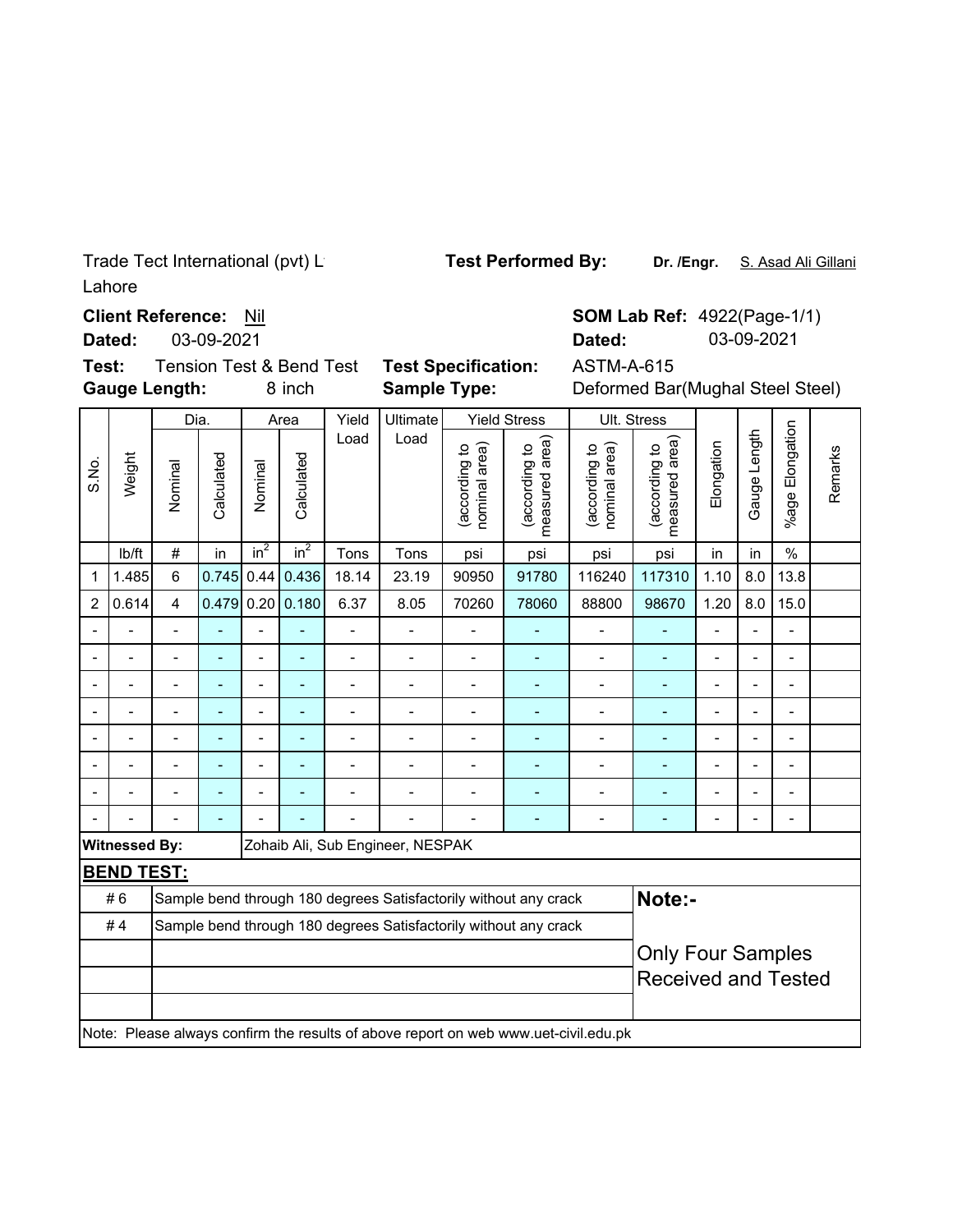Project Manager

**Dr. /Engr.** S. Asad Ali Gillani **Test Performed By:**

Q-Links Property Management Pvt. Ltd

|                              | Client Reference: QL-BO-BH2-2021-062<br>03-09-2021<br>Dated: |                          |                              |                                               |                 |                                                   |                                                                  |                                |                                   | Dated:                                                                              |                                 | <b>SOM Lab Ref: 4923(Page-1/1)</b><br>03-09-2021 |                |                          |         |
|------------------------------|--------------------------------------------------------------|--------------------------|------------------------------|-----------------------------------------------|-----------------|---------------------------------------------------|------------------------------------------------------------------|--------------------------------|-----------------------------------|-------------------------------------------------------------------------------------|---------------------------------|--------------------------------------------------|----------------|--------------------------|---------|
| Test:                        |                                                              | <b>Gauge Length:</b>     |                              | <b>Tension Test &amp; Bend Test</b><br>8 inch |                 | <b>Test Specification:</b><br><b>Sample Type:</b> |                                                                  |                                | <b>ASTM-A-615</b><br>Deformed Bar |                                                                                     |                                 |                                                  |                |                          |         |
|                              |                                                              | Dia.                     |                              |                                               | Area            | Yield                                             | Ultimate                                                         | <b>Yield Stress</b>            |                                   | Ult. Stress                                                                         |                                 |                                                  |                |                          |         |
| S.No.                        | Weight                                                       | Nominal                  | Calculated                   | Nominal                                       | Calculated      | Load                                              | Load                                                             | (according to<br>nominal area) | measured area)<br>(according to   | nominal area)<br>(according to                                                      | measured area)<br>(according to | Elongation                                       | Gauge Length   | %age Elongation          | Remarks |
|                              | Ib/ft                                                        | $\#$                     | in                           | $in^2$                                        | in <sup>2</sup> | Tons                                              | Tons                                                             | psi                            | psi                               | psi                                                                                 | psi                             | in                                               | in             | $\%$                     |         |
| $\mathbf{1}$                 | 0.670                                                        | $\overline{4}$           | 0.501                        | 0.20                                          | 0.197           | 7.08                                              | 9.04                                                             | 78130                          | 79320                             | 99710                                                                               | 101230                          | 1.20                                             | 8.0            | 15.0                     |         |
| $\overline{\phantom{a}}$     |                                                              | $\overline{a}$           | $\blacksquare$               | $\overline{\phantom{0}}$                      | $\blacksquare$  | $\overline{a}$                                    | $\frac{1}{2}$                                                    | $\overline{a}$                 | ÷,                                | $\overline{a}$                                                                      |                                 | $\overline{a}$                                   | $\overline{a}$ | $\overline{a}$           |         |
| $\blacksquare$               |                                                              |                          | $\overline{\phantom{0}}$     | $\overline{a}$                                | L.              |                                                   | $\overline{a}$                                                   | $\overline{a}$                 | L,                                | $\overline{a}$                                                                      | $\blacksquare$                  |                                                  |                |                          |         |
| $\blacksquare$               | Ĭ.                                                           | $\overline{a}$           | $\blacksquare$               | $\overline{a}$                                | $\blacksquare$  |                                                   | $\overline{a}$                                                   | $\overline{a}$                 | ä,                                | $\overline{a}$                                                                      | $\blacksquare$                  | Ĭ.                                               | $\overline{a}$ | L,                       |         |
| $\qquad \qquad \blacksquare$ | $\overline{a}$                                               | $\overline{\phantom{0}}$ | $\qquad \qquad \blacksquare$ | -                                             | ٠               | $\overline{\phantom{m}}$                          | $\overline{\phantom{m}}$                                         | $\overline{\phantom{0}}$       | ۰                                 | $\qquad \qquad \blacksquare$                                                        | $\blacksquare$                  | $\blacksquare$                                   | $\overline{a}$ | $\overline{\phantom{0}}$ |         |
|                              |                                                              |                          |                              | $\blacksquare$                                | ٠               |                                                   |                                                                  | $\overline{a}$                 | $\overline{a}$                    | $\overline{a}$                                                                      | $\overline{a}$                  |                                                  |                |                          |         |
|                              | ÷                                                            | $\overline{a}$           | $\blacksquare$               | $\overline{a}$                                | $\blacksquare$  | $\overline{a}$                                    | $\overline{\phantom{0}}$                                         | $\overline{a}$                 | ÷,                                | $\blacksquare$                                                                      | ÷,                              | Ĭ.                                               | $\overline{a}$ | L,                       |         |
|                              |                                                              | $\overline{a}$           |                              | $\overline{a}$                                |                 | $\overline{\phantom{0}}$                          | $\overline{a}$                                                   | $\overline{a}$                 | L,                                | $\overline{a}$                                                                      | Ē,                              | Ĭ.                                               | $\overline{a}$ | L,                       |         |
|                              |                                                              |                          |                              | $\overline{a}$                                | $\blacksquare$  |                                                   | $\overline{a}$                                                   | $\overline{a}$                 | ä,                                | $\overline{a}$                                                                      | $\overline{\phantom{a}}$        |                                                  | ÷              | $\blacksquare$           |         |
|                              |                                                              | $\overline{a}$           | $\overline{a}$               | $\overline{a}$                                | L,              | $\overline{a}$                                    | $\blacksquare$                                                   | $\frac{1}{2}$                  | ÷,                                | $\overline{a}$                                                                      | $\blacksquare$                  |                                                  | L.             | L,                       |         |
|                              |                                                              |                          |                              |                                               |                 |                                                   |                                                                  |                                |                                   |                                                                                     |                                 |                                                  |                |                          |         |
|                              | <b>BEND TEST:</b>                                            |                          |                              |                                               |                 |                                                   |                                                                  |                                |                                   |                                                                                     |                                 |                                                  |                |                          |         |
|                              | #4                                                           |                          |                              |                                               |                 |                                                   | Sample bend through 180 degrees Satisfactorily without any crack |                                |                                   |                                                                                     | Note:-                          |                                                  |                |                          |         |
|                              |                                                              |                          |                              |                                               |                 |                                                   |                                                                  |                                |                                   |                                                                                     |                                 |                                                  |                |                          |         |
|                              |                                                              |                          |                              |                                               |                 |                                                   |                                                                  |                                |                                   |                                                                                     | <b>Only Two Samples</b>         |                                                  |                |                          |         |
|                              |                                                              |                          |                              |                                               |                 |                                                   |                                                                  |                                |                                   |                                                                                     | <b>Received and Tested</b>      |                                                  |                |                          |         |
|                              |                                                              |                          |                              |                                               |                 |                                                   |                                                                  |                                |                                   | Note: Please always confirm the results of above report on web www.uet-civil.edu.pk |                                 |                                                  |                |                          |         |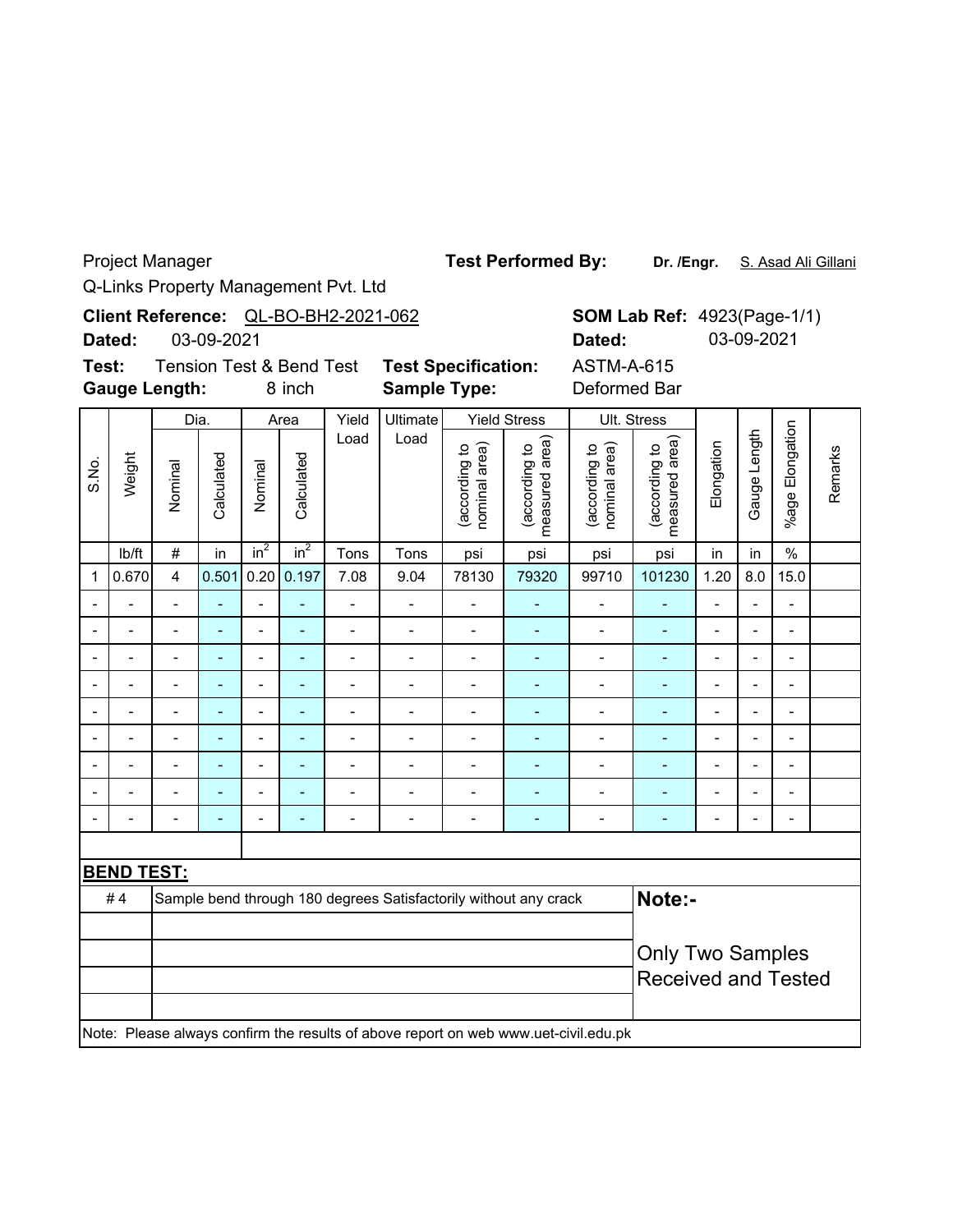Fauji Fresh n Freez Ltd. Sahiwa

# **Dr. /Engr.** S Asad Ali Gillani **Test Performed By:**

Project: Construction of 60 CUM/HR capacity Waste Water Treatment Plant.

|       |        |                      |        | <b>SOM Lab Ref: 4924(Page-1/1)</b><br>Client Reference: ECC/UET/FFFL-SWL/2021/27 |                                              |              |  |            |  |
|-------|--------|----------------------|--------|----------------------------------------------------------------------------------|----------------------------------------------|--------------|--|------------|--|
|       | Dated: | 03-09-2021           |        |                                                                                  | Dated:                                       |              |  | 03-09-2021 |  |
| Test: |        |                      |        |                                                                                  | Tension Test & Bend Test Test Specification: | ASTM-A-615   |  |            |  |
|       |        | <b>Gauge Length:</b> | 8 inch | <b>Sample Type:</b>                                                              |                                              | Deformed Bar |  |            |  |
|       |        | Dia.                 | Area   | Yield Ultimate                                                                   | Yield Stress                                 | Ult. Stress  |  |            |  |

|       |                   | Dia.                    |            |                | Area                     | Yield          | Ultimate                 |                                | <b>Yield Stress</b>                                                                 |                                   | Ult. Stress                        |                |                          |                          |         |
|-------|-------------------|-------------------------|------------|----------------|--------------------------|----------------|--------------------------|--------------------------------|-------------------------------------------------------------------------------------|-----------------------------------|------------------------------------|----------------|--------------------------|--------------------------|---------|
| S.No. | Weight            | Nominal                 | Calculated | Nominal        | Calculated               | Load           | Load                     | nominal area)<br>(according to | area)<br>(according to<br>measured                                                  | (according to<br>area)<br>nominal | area)<br>(according to<br>measured | Elongation     | Gauge Length             | Elongation<br>$%$ age    | Remarks |
|       | lb/ft             | $\#$                    | in         | $in^2$         | $in^2$                   | Tons           | Tons                     | psi                            | psi                                                                                 | psi                               | psi                                | in             | in                       | $\frac{0}{0}$            |         |
| 1     | 1.492             | 6                       | 0.747      | 0.44           | 0.438                    | 15.19          | 19.75                    | 76130                          | 76480                                                                               | 98970                             | 99420                              | 1.60           | 8.0                      | 20.0                     |         |
| 2     | 1.500             | 6                       | 0.749      | 0.44           | 0.441                    | 15.24          | 19.78                    | 76390                          | 76220                                                                               | 99130                             | 98900                              | 1.50           | 8.0                      | 18.8                     |         |
| 3     | 0.678             | $\overline{\mathbf{4}}$ | 0.503      | 0.20           | 0.199                    | 5.91           | 8.87                     | 65200                          | 65530                                                                               | 97800                             | 98290                              | 1.30           | 8.0                      | 16.3                     |         |
| 4     | 0.685             | $\overline{4}$          |            |                | $0.506$ 0.20 0.201       | 6.63           | 9.12                     | 73070                          | 72700                                                                               | 100610                            | 100110                             | 1.40           | 8.0                      | 17.5                     |         |
|       |                   |                         |            |                |                          |                |                          |                                |                                                                                     |                                   |                                    |                | $\blacksquare$           |                          |         |
|       |                   |                         |            | $\overline{a}$ | L,                       | $\overline{a}$ | $\overline{\phantom{0}}$ |                                |                                                                                     | $\overline{a}$                    | $\blacksquare$                     | $\blacksquare$ | $\overline{\phantom{a}}$ | $\overline{\phantom{0}}$ |         |
|       | $\blacksquare$    | $\overline{a}$          | ÷          | $\overline{a}$ | $\overline{\phantom{a}}$ | $\overline{a}$ | $\overline{\phantom{0}}$ | Ĭ.                             | ÷                                                                                   | $\overline{\phantom{0}}$          | ٠                                  | -              | $\overline{\phantom{a}}$ | $\overline{a}$           |         |
|       |                   | $\overline{a}$          | ÷          | $\overline{a}$ | $\overline{\phantom{a}}$ | $\blacksquare$ | -                        | ÷                              |                                                                                     | $\blacksquare$                    | $\qquad \qquad \blacksquare$       | $\blacksquare$ | $\overline{\phantom{m}}$ | Ξ.                       |         |
|       |                   |                         |            |                |                          |                |                          | ۰                              | ۳                                                                                   |                                   | ÷                                  |                |                          | $\overline{a}$           |         |
|       |                   |                         |            | $\blacksquare$ |                          |                |                          |                                |                                                                                     |                                   |                                    |                |                          | $\blacksquare$           |         |
|       |                   |                         |            |                |                          |                |                          |                                |                                                                                     |                                   |                                    |                |                          |                          |         |
|       | <b>BEND TEST:</b> |                         |            |                |                          |                |                          |                                |                                                                                     |                                   |                                    |                |                          |                          |         |
|       | #6                |                         |            |                |                          |                |                          |                                | Sample bend through 180 degrees Satisfactorily without any crack                    |                                   | Note:-                             |                |                          |                          |         |
|       | #4                |                         |            |                |                          |                |                          |                                | Sample bend through 180 degrees Satisfactorily without any crack                    |                                   |                                    |                |                          |                          |         |
|       |                   |                         |            |                |                          |                | <b>Only Six Samples</b>  |                                |                                                                                     |                                   |                                    |                |                          |                          |         |
|       |                   |                         |            |                |                          |                |                          |                                |                                                                                     |                                   | <b>Received and Tested</b>         |                |                          |                          |         |
|       |                   |                         |            |                |                          |                |                          |                                |                                                                                     |                                   |                                    |                |                          |                          |         |
|       |                   |                         |            |                |                          |                |                          |                                | Note: Please always confirm the results of above report on web www.uet-civil.edu.pk |                                   |                                    |                |                          |                          |         |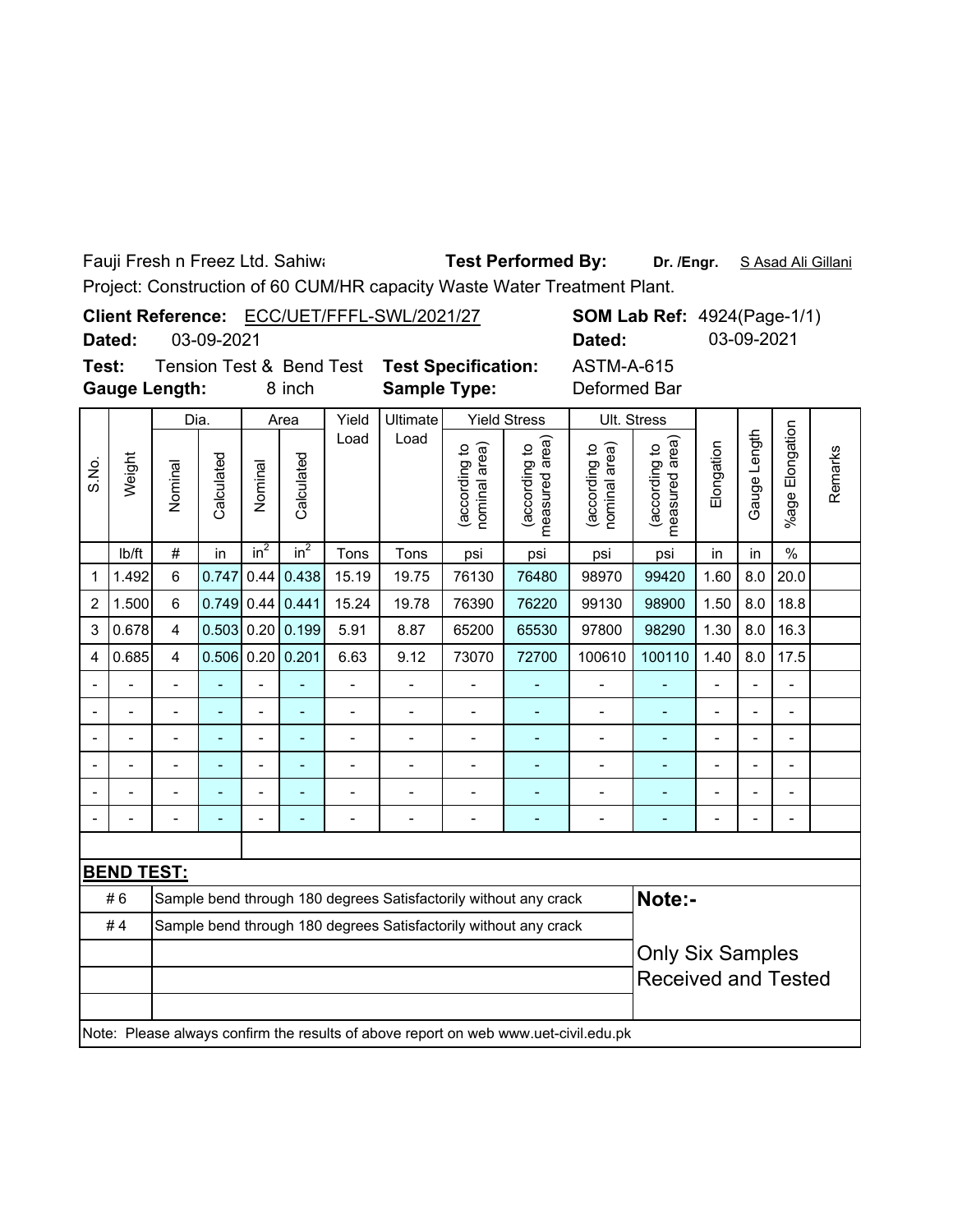**Dr. /Engr.** Nauman Khurram **Test Performed By:**

Imperium Hospitality (Pvt) Ltd. Lahore

|                                                                                | Imperium Hospitality (PVt) Ltd. Lanore                                                                                  |                       |                |                          |                 |                |                                                                  |                                 |                                |                                                                                     |                              |                            |                 |                          |  |  |
|--------------------------------------------------------------------------------|-------------------------------------------------------------------------------------------------------------------------|-----------------------|----------------|--------------------------|-----------------|----------------|------------------------------------------------------------------|---------------------------------|--------------------------------|-------------------------------------------------------------------------------------|------------------------------|----------------------------|-----------------|--------------------------|--|--|
|                                                                                | Client Reference: IHPL/Steel/0119<br><b>SOM Lab Ref: 4925(Page-1/2)</b><br>02-09-2021<br>03-09-2021<br>Dated:<br>Dated: |                       |                |                          |                 |                |                                                                  |                                 |                                |                                                                                     |                              |                            |                 |                          |  |  |
| Test:<br><b>Tension Test &amp; Bend Test</b><br><b>Gauge Length:</b><br>8 inch |                                                                                                                         |                       |                |                          |                 |                | <b>Test Specification:</b><br><b>Sample Type:</b>                |                                 |                                | <b>ASTM-A-615</b><br>Deformed Bar                                                   |                              |                            |                 |                          |  |  |
|                                                                                |                                                                                                                         |                       | Dia.           |                          | Area            | Yield          | Ultimate                                                         |                                 | <b>Yield Stress</b>            | Ult. Stress                                                                         |                              |                            |                 |                          |  |  |
| S.N.S                                                                          | Weight                                                                                                                  | Calculated<br>Nominal | Nominal        | Calculated               | Load            | Load           | (according to<br>nominal area)                                   | (according to<br>measured area) | (according to<br>nominal area) | (according to<br>measured area)                                                     | Elongation                   | Gauge Length               | %age Elongation | Remarks                  |  |  |
|                                                                                | lb/ft                                                                                                                   | $\#$                  | in             | in <sup>2</sup>          | in <sup>2</sup> | Tons           | Tons                                                             | psi                             | psi                            | psi                                                                                 | psi                          | in                         | in              | $\frac{0}{0}$            |  |  |
| 1                                                                              | 2.668                                                                                                                   | 8                     | 0.999          | 0.79                     | 0.784           | 24.52          | 36.67                                                            | 68440                           | 68970                          | 102360                                                                              | 103150                       | 1.20                       | 8.0             | 15.0                     |  |  |
| $\overline{2}$                                                                 | 2.672                                                                                                                   | 8                     | 1.000          |                          | $0.79$ 0.785    | 24.62          | 36.80                                                            | 68730                           | 69170                          | 102730                                                                              | 103390                       | 1.40                       | 8.0             | 17.5                     |  |  |
| 3                                                                              | 2.665                                                                                                                   | 8                     | 0.998          |                          | $0.79$ 0.783    | 23.98          | 36.36                                                            | 66940                           | 67530                          | 101510                                                                              | 102420                       | 1.50                       | 8.0             | 18.8                     |  |  |
|                                                                                |                                                                                                                         |                       |                | $\overline{a}$           |                 |                |                                                                  |                                 |                                |                                                                                     |                              |                            |                 |                          |  |  |
|                                                                                | L,                                                                                                                      |                       | ä,             | $\overline{a}$           | $\overline{a}$  |                | $\overline{a}$                                                   | L.                              | L,                             | $\overline{a}$                                                                      | L,                           | $\overline{a}$             | L,              | L.                       |  |  |
|                                                                                | ÷                                                                                                                       | $\blacksquare$        | $\overline{a}$ | $\overline{\phantom{0}}$ | ÷,              | $\overline{a}$ | $\overline{\phantom{0}}$                                         | $\overline{\phantom{a}}$        | ÷,                             | $\overline{\phantom{0}}$                                                            | ۰                            | -                          | $\blacksquare$  | $\blacksquare$           |  |  |
|                                                                                |                                                                                                                         |                       |                |                          |                 |                |                                                                  |                                 | L,                             | $\overline{a}$                                                                      |                              |                            |                 |                          |  |  |
|                                                                                | $\blacksquare$                                                                                                          | $\overline{a}$        | ÷,             | $\overline{\phantom{0}}$ | ÷,              | $\overline{a}$ | $\overline{\phantom{0}}$                                         | $\overline{a}$                  | ÷,                             | $\overline{\phantom{m}}$                                                            | $\qquad \qquad \blacksquare$ | -                          | $\overline{a}$  | $\blacksquare$           |  |  |
|                                                                                |                                                                                                                         |                       |                |                          |                 |                |                                                                  |                                 |                                |                                                                                     |                              |                            |                 |                          |  |  |
|                                                                                |                                                                                                                         |                       | ä,             |                          |                 |                |                                                                  |                                 |                                |                                                                                     |                              |                            |                 | $\overline{\phantom{0}}$ |  |  |
|                                                                                | <b>Witnessed By:</b>                                                                                                    |                       |                |                          |                 |                |                                                                  |                                 |                                | Rafi Ullah(IHPL) & Ali Hasnain Khan, Jr. Planing Engineer, Kingcrete Builders.      |                              |                            |                 |                          |  |  |
|                                                                                | <b>BEND TEST:</b>                                                                                                       |                       |                |                          |                 |                |                                                                  |                                 |                                |                                                                                     |                              |                            |                 |                          |  |  |
|                                                                                | #8                                                                                                                      |                       |                |                          |                 |                | Sample bend through 180 degrees Satisfactorily without any crack |                                 |                                |                                                                                     | Note:-                       |                            |                 |                          |  |  |
|                                                                                | #8                                                                                                                      |                       |                |                          |                 |                | Sample bend through 180 degrees Satisfactorily without any crack |                                 |                                |                                                                                     |                              |                            |                 |                          |  |  |
|                                                                                |                                                                                                                         |                       |                |                          |                 |                |                                                                  |                                 |                                |                                                                                     | <b>Only Five Samples</b>     |                            |                 |                          |  |  |
|                                                                                |                                                                                                                         |                       |                |                          |                 |                |                                                                  |                                 |                                |                                                                                     |                              | <b>Received and Tested</b> |                 |                          |  |  |
|                                                                                |                                                                                                                         |                       |                |                          |                 |                |                                                                  |                                 |                                | Note: Please always confirm the results of above report on web www.uet-civil.edu.pk |                              |                            |                 |                          |  |  |
|                                                                                |                                                                                                                         |                       |                |                          |                 |                |                                                                  |                                 |                                |                                                                                     |                              |                            |                 |                          |  |  |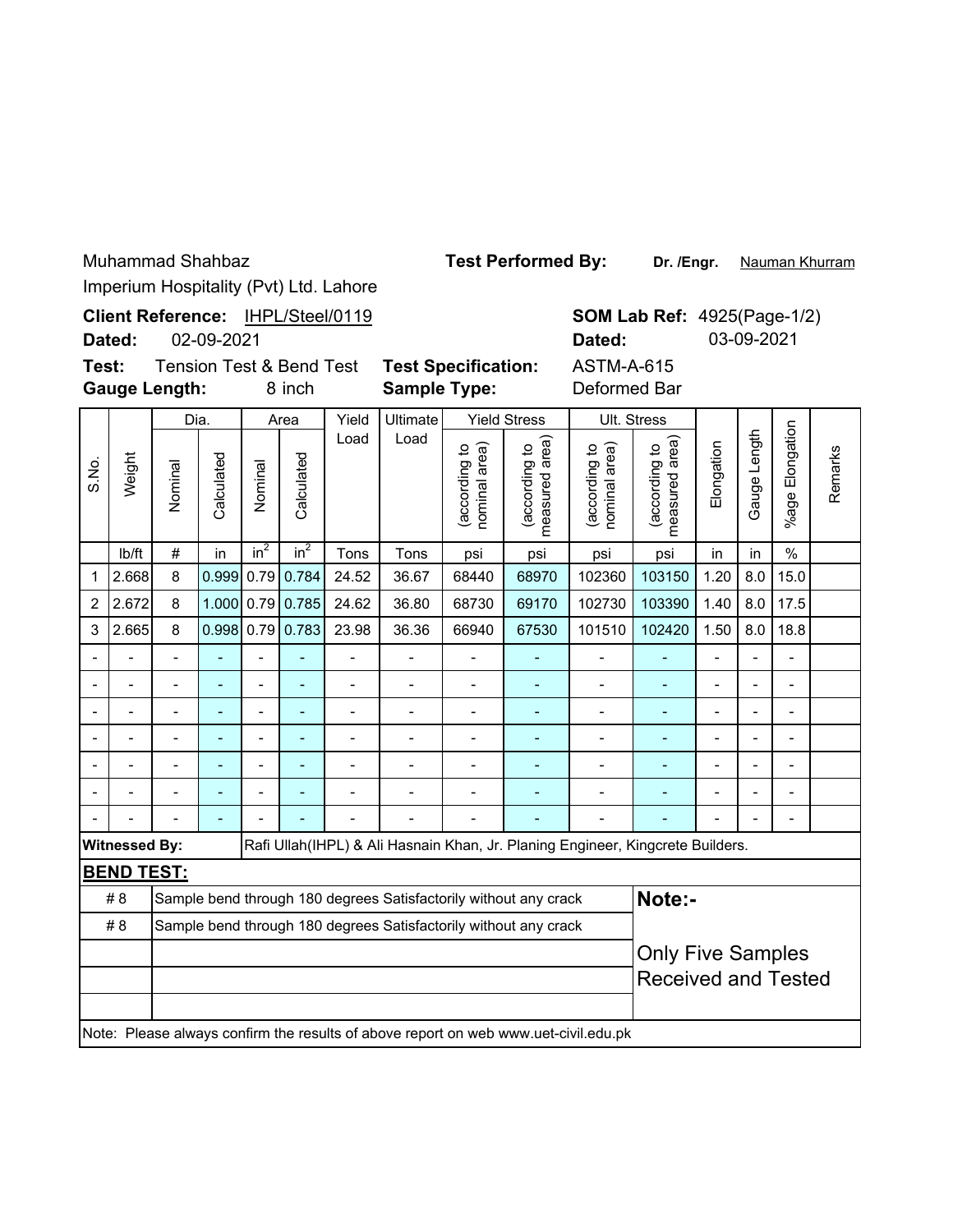| Muhammad Shahbaz |
|------------------|
|                  |

**Dr. /Engr.** Nauman Khurram **Test Performed By:**

Imperium Hospitality (Pvt) Ltd. Lahore

| - <del>.</del> .               |                      |                         |            |                 |                                     |                                   |                                                                                     |                                |                                 |                                |                                    |                |              |                       |         |
|--------------------------------|----------------------|-------------------------|------------|-----------------|-------------------------------------|-----------------------------------|-------------------------------------------------------------------------------------|--------------------------------|---------------------------------|--------------------------------|------------------------------------|----------------|--------------|-----------------------|---------|
|                                | Dated:               |                         | 02-09-2021 |                 |                                     | Client Reference: IHPL/Steel/0118 |                                                                                     |                                |                                 | Dated:                         | <b>SOM Lab Ref: 4925(Page-2/2)</b> |                | 03-09-2021   |                       |         |
| Test:                          |                      |                         |            |                 | <b>Tension Test &amp; Bend Test</b> |                                   | <b>Test Specification:</b>                                                          |                                | <b>ASTM-A-615</b>               |                                |                                    |                |              |                       |         |
| <b>Gauge Length:</b><br>8 inch |                      |                         |            |                 |                                     |                                   | <b>Sample Type:</b>                                                                 |                                | Deformed Bar                    |                                |                                    |                |              |                       |         |
|                                |                      | Dia.                    |            | Area            |                                     | Yield                             | Ultimate                                                                            |                                | <b>Yield Stress</b>             |                                | Ult. Stress                        |                |              |                       |         |
| S.No.                          | Weight               | Nominal                 | Calculated | Nominal         | Calculated                          | Load                              | Load                                                                                | (according to<br>nominal area) | measured area)<br>(according to | nominal area)<br>(according to | measured area)<br>(according to    | Elongation     | Gauge Length | Elongation<br>$%$ age | Remarks |
|                                | Ib/ft                | $\#$                    | in         | in <sup>2</sup> | $in^2$                              | Tons                              | Tons                                                                                | psi                            | psi                             | psi                            | psi                                | in             | in           | $\%$                  |         |
| $\mathbf 1$                    | 0.651                | $\overline{4}$          | 0.493      | 0.20            | 0.191                               | 6.52                              | 8.79                                                                                | 71940                          | 75330                           | 96900                          | 101460                             | 1.00           | 8.0          | 12.5                  |         |
| $\overline{2}$                 | 0.653                | $\overline{\mathbf{4}}$ | 0.494      | 0.20            | 0.192                               | 6.34                              | 8.79                                                                                | 69920                          | 72830                           | 96900                          | 100930                             | 1.00           | 8.0          | 12.5                  |         |
| 3                              | 0.645                | 4                       | 0.492      | 0.20            | 0.190                               | 6.03                              | 8.53                                                                                | 66550                          | 70050                           | 94090                          | 99040                              | 0.90           | 8.0          | 11.3                  |         |
|                                |                      |                         |            |                 |                                     |                                   |                                                                                     |                                |                                 |                                |                                    |                |              |                       |         |
| -                              |                      | $\overline{a}$          | ä,         | $\overline{a}$  | ÷,                                  | $\overline{\phantom{0}}$          | -                                                                                   | $\overline{\phantom{0}}$       | ۰                               | $\qquad \qquad \blacksquare$   |                                    | $\overline{a}$ |              |                       |         |
|                                |                      | $\blacksquare$          |            |                 | ä,                                  | $\overline{a}$                    | $\overline{\phantom{0}}$                                                            | $\overline{\phantom{0}}$       | ٠                               | $\overline{a}$                 |                                    | $\overline{a}$ |              |                       |         |
|                                |                      |                         |            |                 |                                     |                                   |                                                                                     |                                |                                 | $\blacksquare$                 |                                    |                |              |                       |         |
|                                |                      |                         |            |                 | ä,                                  | $\overline{a}$                    | -                                                                                   | $\overline{\phantom{0}}$       | ٠                               | $\overline{\phantom{a}}$       |                                    |                |              |                       |         |
|                                |                      |                         |            |                 |                                     |                                   |                                                                                     | $\overline{\phantom{0}}$       |                                 |                                |                                    |                |              |                       |         |
|                                |                      |                         |            |                 |                                     |                                   |                                                                                     |                                |                                 |                                |                                    |                |              |                       |         |
|                                | <b>Witnessed By:</b> |                         |            |                 |                                     |                                   | Rafi Ullah(IHPL) & Ali Hasnain Khan, Jr. Planing Engineer, Kingcrete Builders.      |                                |                                 |                                |                                    |                |              |                       |         |
|                                | <b>BEND TEST:</b>    |                         |            |                 |                                     |                                   |                                                                                     |                                |                                 |                                |                                    |                |              |                       |         |
|                                | #4                   |                         |            |                 |                                     |                                   | Sample bend through 180 degrees Satisfactorily without any crack                    |                                |                                 |                                | Note:-                             |                |              |                       |         |
|                                | #4                   |                         |            |                 |                                     |                                   | Sample bend through 180 degrees Satisfactorily without any crack                    |                                |                                 |                                |                                    |                |              |                       |         |
|                                |                      |                         |            |                 |                                     |                                   |                                                                                     |                                |                                 | <b>Only Five Samples</b>       |                                    |                |              |                       |         |
|                                |                      |                         |            |                 |                                     |                                   |                                                                                     |                                | <b>Received and Tested</b>      |                                |                                    |                |              |                       |         |
|                                |                      |                         |            |                 |                                     |                                   | Note: Please always confirm the results of above report on web www.uet-civil.edu.pk |                                |                                 |                                |                                    |                |              |                       |         |
|                                |                      |                         |            |                 |                                     |                                   |                                                                                     |                                |                                 |                                |                                    |                |              |                       |         |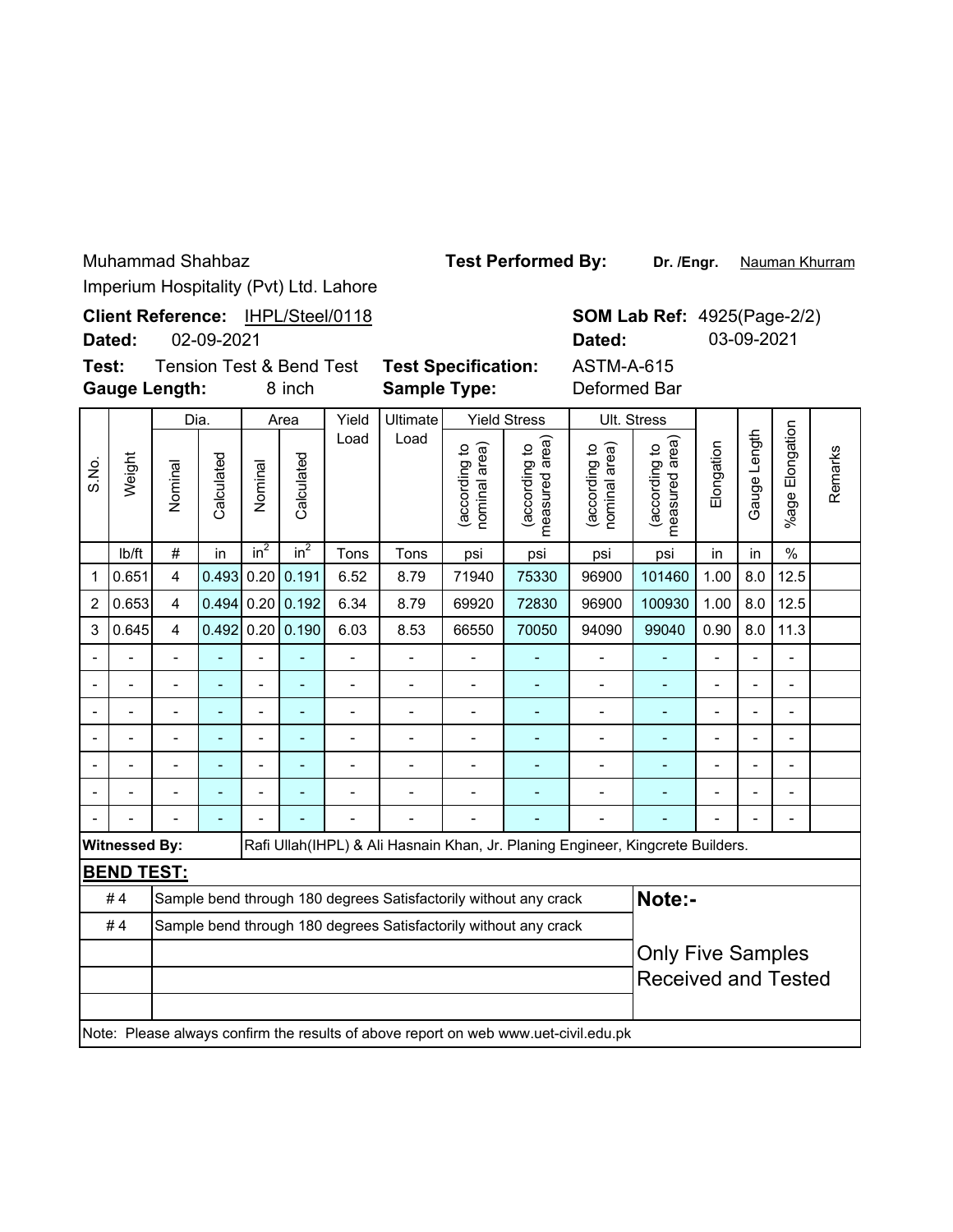Muhammad Saleem

Test Performed By: Dr. /Engr. S. Asad Ali Gillani

GM, Professional Construction Services (Pvt) Ltd. Lahore

|       |                          |                          |            |                 |                          | Client Reference: PCS/21/Eng-94-B |                              |                                |                                 |                                                                                     |                                 | <b>SOM Lab Ref: 4926(Page-1/2)</b> |                          |                              |         |
|-------|--------------------------|--------------------------|------------|-----------------|--------------------------|-----------------------------------|------------------------------|--------------------------------|---------------------------------|-------------------------------------------------------------------------------------|---------------------------------|------------------------------------|--------------------------|------------------------------|---------|
|       | Dated:                   |                          | 03-09-2021 |                 |                          |                                   |                              |                                | Dated:                          |                                                                                     |                                 | 03-09-2021                         |                          |                              |         |
| Test: |                          | <b>Tension Test</b>      |            |                 |                          |                                   | <b>Test Specification:</b>   |                                |                                 | <b>ASTM-A-615</b>                                                                   |                                 |                                    |                          |                              |         |
|       | <b>Gauge Length:</b>     |                          |            |                 | 8 inch                   |                                   | <b>Sample Type:</b>          |                                |                                 | Deformed Bar                                                                        |                                 |                                    |                          |                              |         |
|       |                          | Dia.                     |            |                 | Area                     | Yield                             | Ultimate                     |                                | <b>Yield Stress</b>             |                                                                                     | Ult. Stress                     |                                    |                          |                              |         |
| S.No. | Weight                   | Nominal                  | Calculated | Nominal         | Calculated               | Load                              | Load                         | (according to<br>nominal area) | measured area)<br>(according to | (according to<br>nominal area)                                                      | measured area)<br>(according to | Elongation                         | Gauge Length             | %age Elongation              | Remarks |
|       | lb/ft                    | $\#$                     | in         | in <sup>2</sup> | in <sup>2</sup>          | Tons                              | Tons                         | psi                            | psi                             | psi                                                                                 | psi                             | in                                 | in                       | $\%$                         |         |
| 1     | 0.670                    | $\overline{\mathbf{4}}$  | 0.501      | 0.20            | 0.197                    | 7.65                              | 10.37                        | 84310                          | 85590                           | 114320                                                                              | 116060                          | 1.10                               | 8.0                      | 13.8                         |         |
| 2     | 0.673                    | $\overline{4}$           | 0.502      |                 | 0.20   0.198             | 7.75                              | 10.40                        | 85430                          | 86300                           | 114660                                                                              | 115820                          | 1.00                               | 8.0                      | 12.5                         |         |
|       |                          | $\overline{a}$           |            |                 |                          | $\overline{a}$                    |                              |                                |                                 | $\overline{a}$                                                                      | L,                              | $\overline{a}$                     | $\blacksquare$           | $\overline{a}$               |         |
|       |                          | $\overline{a}$           |            | $\overline{a}$  | ä,                       | $\overline{\phantom{0}}$          | $\overline{\phantom{0}}$     | $\overline{\phantom{a}}$       |                                 | $\frac{1}{2}$                                                                       | ÷,                              | $\overline{a}$                     | $\overline{a}$           | $\overline{\phantom{0}}$     |         |
|       | $\overline{\phantom{m}}$ | $\overline{\phantom{0}}$ |            | -               | $\overline{\phantom{m}}$ | $\qquad \qquad \blacksquare$      | $\qquad \qquad \blacksquare$ | $\qquad \qquad \blacksquare$   | ۰                               | $\overline{\phantom{0}}$                                                            | ÷                               | $\overline{\phantom{0}}$           | $\blacksquare$           | $\qquad \qquad \blacksquare$ |         |
|       |                          |                          |            | $\blacksquare$  | $\overline{\phantom{a}}$ | $\overline{a}$                    |                              | $\blacksquare$                 | $\overline{\phantom{a}}$        | $\qquad \qquad \blacksquare$                                                        | ۰                               | $\overline{a}$                     |                          | $\blacksquare$               |         |
|       |                          | $\overline{a}$           |            | $\overline{a}$  | $\blacksquare$           | $\overline{a}$                    | $\overline{a}$               | Ξ.                             | $\blacksquare$                  | $\overline{\phantom{0}}$                                                            | ÷,                              | $\overline{\phantom{0}}$           | ÷                        | $\overline{a}$               |         |
|       |                          | $\overline{a}$           |            | $\overline{a}$  | ÷,                       | $\overline{\phantom{0}}$          | $\overline{a}$               | $\overline{\phantom{0}}$       | ÷,                              | $\qquad \qquad \blacksquare$                                                        | $\blacksquare$                  | $\overline{a}$                     | $\overline{a}$           | $\overline{a}$               |         |
|       |                          |                          |            | $\overline{a}$  |                          | $\overline{a}$                    |                              | $\overline{a}$                 |                                 | $\overline{\phantom{0}}$                                                            | ÷,                              | $\overline{\phantom{0}}$           |                          | $\overline{a}$               |         |
|       |                          | $\overline{a}$           |            | $\overline{a}$  | L,                       | -                                 | -                            | Ξ.                             | Ξ.                              | $\overline{\phantom{0}}$                                                            | ۰                               | $\overline{a}$                     | $\overline{\phantom{a}}$ | $\frac{1}{2}$                |         |
|       |                          |                          |            |                 |                          |                                   |                              |                                |                                 |                                                                                     |                                 |                                    |                          |                              |         |
|       | <b>BEND TEST:</b>        |                          |            |                 |                          |                                   |                              |                                |                                 |                                                                                     |                                 |                                    |                          |                              |         |
|       | ш,                       | No Bend test performed   |            |                 |                          |                                   |                              |                                |                                 |                                                                                     | Note:-                          |                                    |                          |                              |         |
|       |                          |                          |            |                 |                          |                                   |                              |                                |                                 |                                                                                     |                                 |                                    |                          |                              |         |
|       |                          |                          |            |                 |                          |                                   |                              |                                |                                 | <b>Only Two Samples</b>                                                             |                                 |                                    |                          |                              |         |
|       |                          |                          |            |                 |                          |                                   |                              |                                |                                 |                                                                                     | <b>Received and Tested</b>      |                                    |                          |                              |         |
|       |                          |                          |            |                 |                          |                                   |                              |                                |                                 | Note: Please always confirm the results of above report on web www.uet-civil.edu.pk |                                 |                                    |                          |                              |         |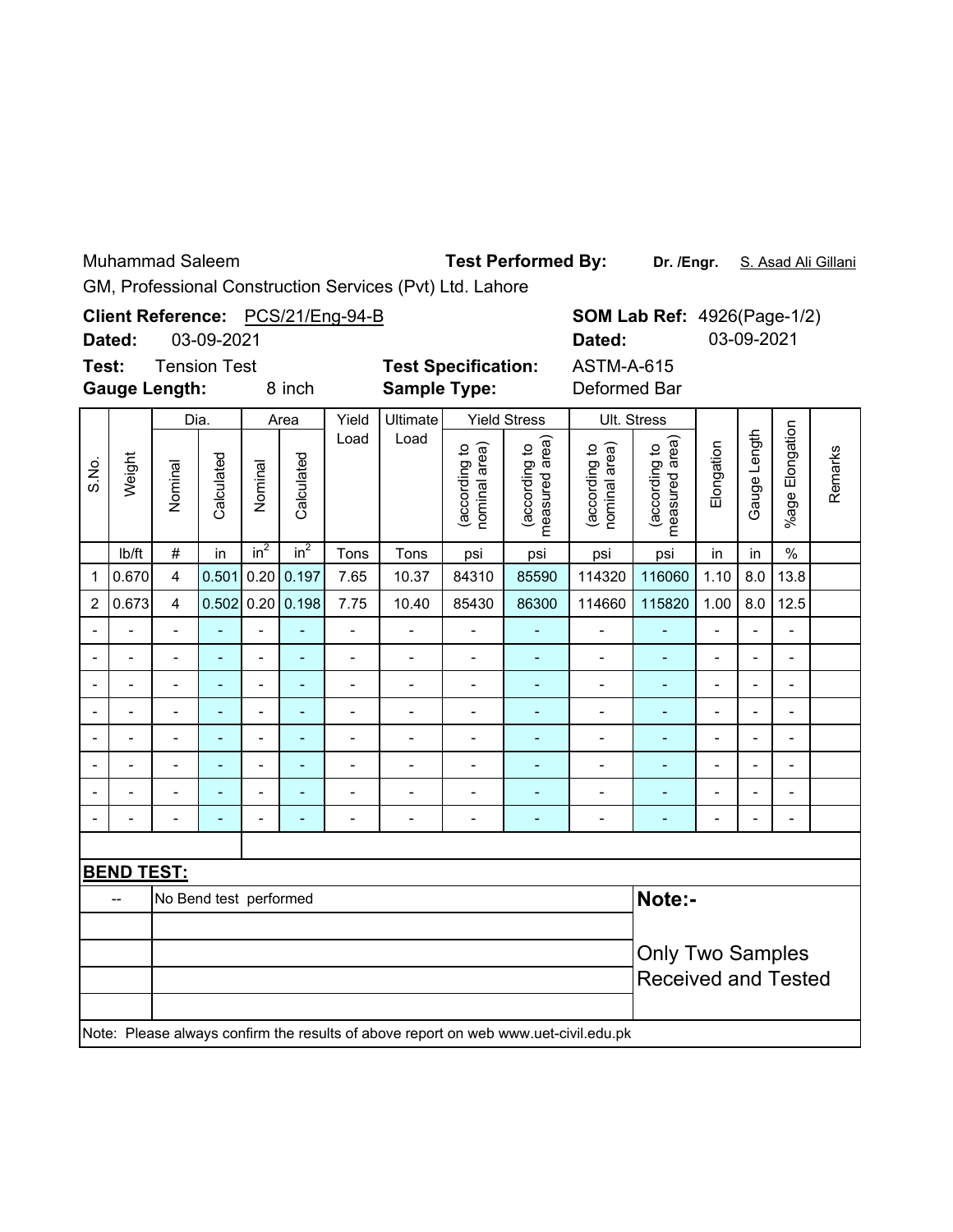Muhammad Saleem

Test Performed By: Dr. /Engr. S. Asad Ali Gillani

GM, Professional Construction Services (Pvt) Ltd. Lahore

|                                                                | Dated:                   |                | 03-09-2021 |                          |                 | Client Reference: PCS/21/Eng-94-C |                                                   |                                | Dated:                          | <b>SOM Lab Ref: 4926(Page-2/2)</b><br>03-09-2021                                    |                                                       |                          |                |                          |         |
|----------------------------------------------------------------|--------------------------|----------------|------------|--------------------------|-----------------|-----------------------------------|---------------------------------------------------|--------------------------------|---------------------------------|-------------------------------------------------------------------------------------|-------------------------------------------------------|--------------------------|----------------|--------------------------|---------|
| Test:<br><b>Tension Test</b><br><b>Gauge Length:</b><br>8 inch |                          |                |            |                          |                 |                                   | <b>Test Specification:</b><br><b>Sample Type:</b> |                                |                                 | <b>ASTM-A-615</b><br>Deformed Bar                                                   |                                                       |                          |                |                          |         |
|                                                                |                          | Dia.           |            |                          | Area            | Yield                             | Ultimate                                          |                                | <b>Yield Stress</b>             |                                                                                     | Ult. Stress                                           |                          |                |                          |         |
| S.No.                                                          | Weight                   | Nominal        | Calculated | Nominal                  | Calculated      | Load                              | Load                                              | (according to<br>nominal area) | measured area)<br>(according to | nominal area)<br>(according to                                                      | measured area)<br>(according to                       | Elongation               | Gauge Length   | Elongation<br>%age I     | Remarks |
|                                                                | lb/ft                    | $\#$           | in         | $in^2$                   | in <sup>2</sup> | Tons                              | Tons                                              | psi                            | psi                             | psi                                                                                 | psi                                                   | in                       | in             | $\frac{0}{0}$            |         |
| 1                                                              | 2.642                    | 8              | 0.994      | 0.79                     | 0.776           | 27.19                             | 34.78                                             | 75900                          | 77270                           | 97100                                                                               | 98850                                                 | 1.30                     | 8.0            | 16.3                     |         |
| $\overline{2}$                                                 | 2.634                    | 8              | 0.993      | 0.79                     | 0.774           | 25.72                             | 33.64                                             | 71800                          | 73290                           | 93910                                                                               | 95850                                                 | 1.20                     | 8.0            | 15.0                     |         |
|                                                                |                          |                |            |                          |                 | $\overline{a}$                    |                                                   |                                |                                 | $\overline{\phantom{0}}$                                                            | L,                                                    | $\overline{a}$           |                | $\overline{a}$           |         |
|                                                                | $\overline{a}$           | $\overline{a}$ |            | $\overline{a}$           | $\blacksquare$  | $\overline{a}$                    | $\overline{\phantom{0}}$                          | $\frac{1}{2}$                  | ÷,                              | $\overline{\phantom{0}}$                                                            | ä,                                                    | $\overline{a}$           | L,             | $\overline{a}$           |         |
|                                                                | $\overline{\phantom{a}}$ | $\overline{a}$ |            | $\overline{\phantom{a}}$ | $\blacksquare$  | -                                 | $\overline{\phantom{0}}$                          | ٠                              | $\blacksquare$                  | $\overline{\phantom{0}}$                                                            | $\blacksquare$                                        | $\overline{\phantom{0}}$ | $\blacksquare$ | $\frac{1}{2}$            |         |
|                                                                |                          | $\overline{a}$ |            | $\overline{a}$           | $\blacksquare$  | $\overline{a}$                    |                                                   | $\overline{a}$                 |                                 | $\overline{\phantom{0}}$                                                            | ۰                                                     | $\overline{\phantom{0}}$ | Ĭ.             | $\blacksquare$           |         |
|                                                                | L,                       | $\overline{a}$ | ÷          | -                        | $\blacksquare$  | $\overline{\phantom{0}}$          | $\overline{\phantom{0}}$                          | $\overline{\phantom{a}}$       | $\blacksquare$                  | $\qquad \qquad \blacksquare$                                                        | ÷,                                                    | $\overline{\phantom{0}}$ | $\blacksquare$ | $\frac{1}{2}$            |         |
|                                                                |                          | $\overline{a}$ |            | $\overline{a}$           | $\blacksquare$  | $\overline{\phantom{0}}$          | $\overline{a}$                                    | $\blacksquare$                 | $\blacksquare$                  | $\overline{\phantom{0}}$                                                            | $\qquad \qquad \blacksquare$                          | $\blacksquare$           | $\overline{a}$ | $\overline{\phantom{0}}$ |         |
|                                                                |                          |                |            | $\overline{a}$           | $\blacksquare$  | $\overline{a}$                    |                                                   | $\blacksquare$                 |                                 | $\overline{\phantom{0}}$                                                            | ÷,                                                    | $\overline{\phantom{0}}$ | Ĭ.             | $\overline{a}$           |         |
|                                                                |                          | $\overline{a}$ |            |                          |                 | $\overline{a}$                    | $\overline{a}$                                    | $\overline{a}$                 |                                 | $\overline{\phantom{0}}$                                                            | ÷,                                                    |                          |                | $\overline{a}$           |         |
|                                                                |                          |                |            |                          |                 |                                   |                                                   |                                |                                 |                                                                                     |                                                       |                          |                |                          |         |
|                                                                | <b>BEND TEST:</b>        |                |            |                          |                 |                                   |                                                   |                                |                                 |                                                                                     |                                                       |                          |                |                          |         |
| Note:-<br>No Bend test performed<br>$\overline{a}$             |                          |                |            |                          |                 |                                   |                                                   |                                |                                 |                                                                                     |                                                       |                          |                |                          |         |
|                                                                |                          |                |            |                          |                 |                                   |                                                   |                                |                                 |                                                                                     | <b>Only Two Samples</b><br><b>Received and Tested</b> |                          |                |                          |         |
|                                                                |                          |                |            |                          |                 |                                   |                                                   |                                |                                 | Note: Please always confirm the results of above report on web www.uet-civil.edu.pk |                                                       |                          |                |                          |         |